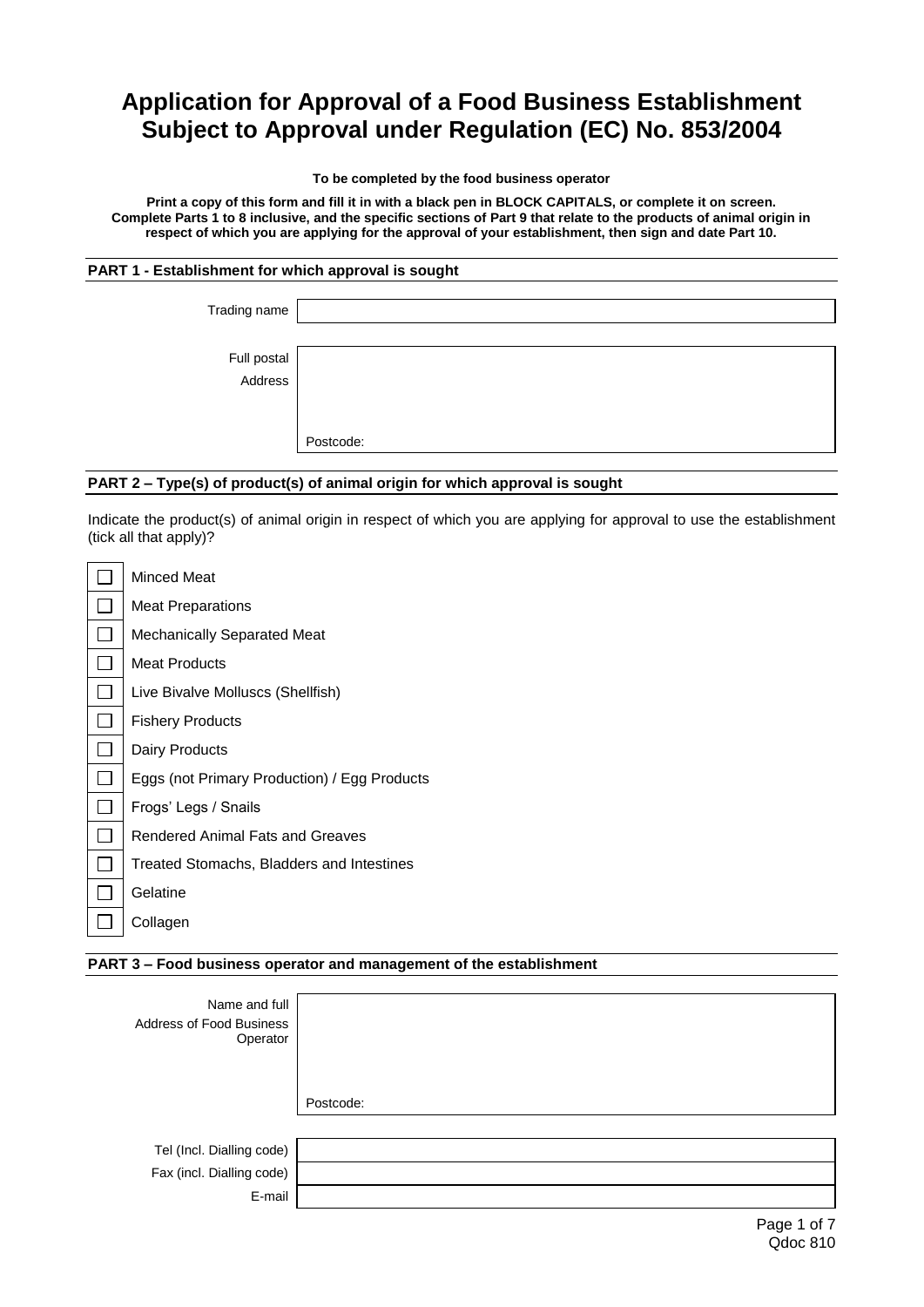| Full names of managers     | $\mathbf{1}$ .   | 2. | 3. |
|----------------------------|------------------|----|----|
| of the establishment       |                  |    |    |
| Job titles                 |                  | 2. | 3. |
|                            |                  |    |    |
|                            |                  |    |    |
| Full Names of others       | $\overline{1}$ . | 2. | 3. |
| In control of the business |                  |    |    |
| Job titles                 | 1.               | 2. | 3. |
|                            |                  |    |    |

# **PART 4 – Use of the establishment**

Which of the following activities will be conducted in / from the establishment (tick all that apply)?

| Stand-alone cold store                                              |
|---------------------------------------------------------------------|
| Wholesale market                                                    |
| Manufacture                                                         |
| Other processing (please specify)                                   |
| Packing                                                             |
| Storage                                                             |
| <b>Distribution</b>                                                 |
| Cash and carry / wholesale                                          |
| Catering (preparation of food for consumption in the establishment) |
| Retail (direct sale to consumers or other customers)                |
| Market stall or mobile vendor                                       |
| Other (please specify)                                              |

# **PART 5 – Transport of products from the establishment**

How will products be transported from the establishment (tick all that apply)?

 $\Box$  $\Box$  $\Box$  $\Box$ 

Contract / Private Haulier

Your own vehicle(s)

Purchaser's own vehicle(s)

Other (please specify)

Wholesale packers

#### **PART 6 – Supply of products from the establishment to other establishments**

Which of the following will be supplied with products from the establishment (tick all that apply)?

 $\Box$  $\Box$  $\Box$  $\Box$  $\Box$ П

Cold stores that are not part of the establishment to which this application relates

Warehouses that are not part of the establishment to which this application relates

Restaurants, hotels, canteens or similar catering businesses

Other businesses that manufacture or process food

Take-away businesses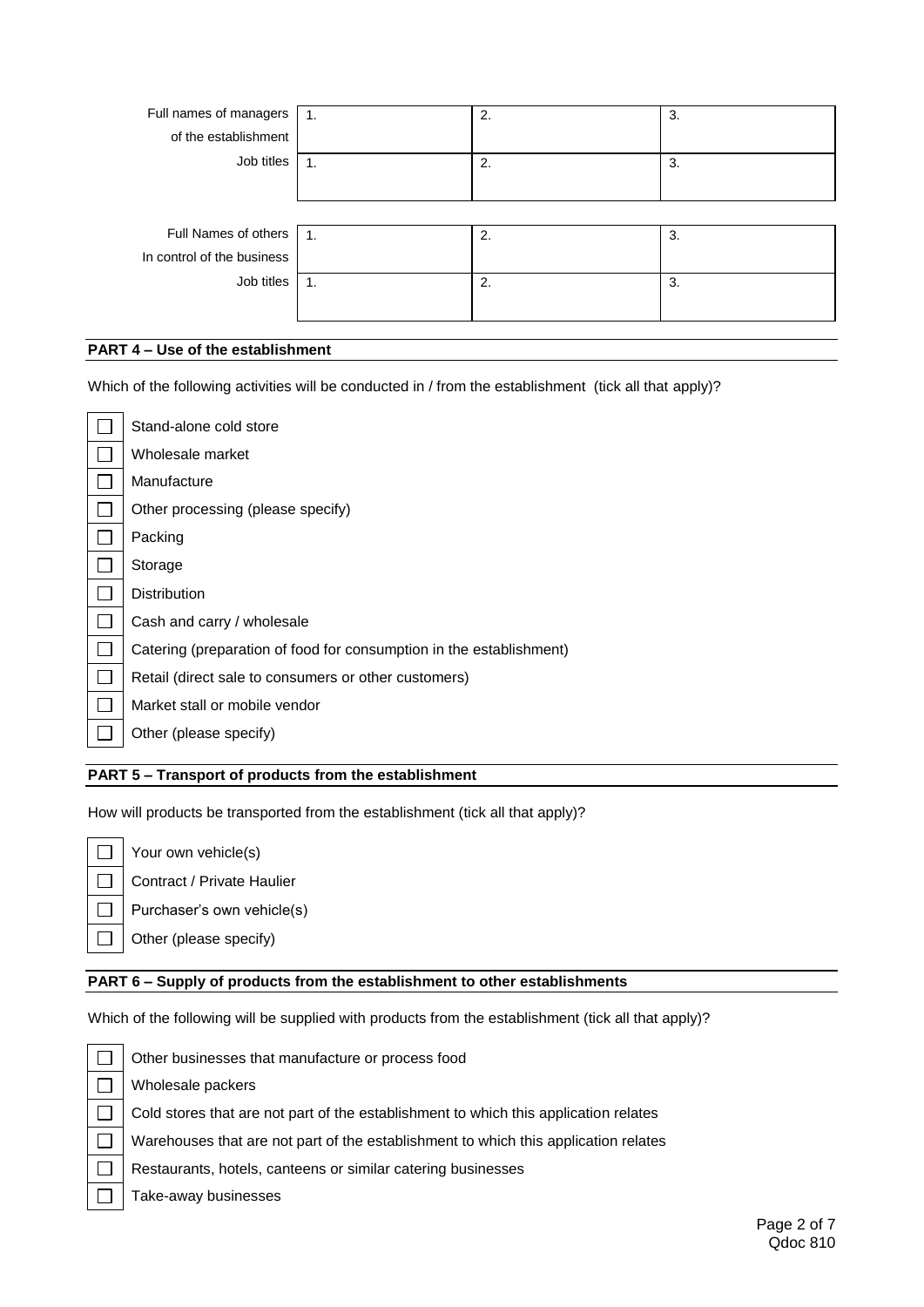| Retail shops, supermarkets, stalls, or mobile vendors that you own                    |
|---------------------------------------------------------------------------------------|
| Retail shops, supermarkets, stalls, or mobile vendors that you do not own             |
| Members of the public direct from the establishment to which this application relates |
| Other (please specify)                                                                |

#### **PART 7 – Other activities on the same site**

Will any of the following activities be conducted on the same site as, or within, the establishment to which this application for approval relates?



# **PART 8 – Information and documentation**

The following information is required in order to process your application and should be sent with this application form if possible. Please indicate which information you are sending now (N.B. information that is not sent now will still be required before your application can be determined).

|        | A detailed scale plan of the (proposed) establishment showing the location of rooms and other areas to be<br>used for the storage and processing of raw materials, product and waste, and the layout of facilities and<br>equipment |
|--------|-------------------------------------------------------------------------------------------------------------------------------------------------------------------------------------------------------------------------------------|
| $\Box$ | A description of the (proposed) food safety management system based on HACCP principles                                                                                                                                             |
| $\Box$ | A description of the (proposed) establishment and equipment maintenance arrangements                                                                                                                                                |
| $\Box$ | A description of the (proposed) establishment, equipment, and transport cleaning arrangements                                                                                                                                       |
| $\Box$ | A description of the (proposed) waste collection and disposal arrangements                                                                                                                                                          |
| $\Box$ | A description of the (proposed) water supply                                                                                                                                                                                        |
| $\Box$ | A description of the (proposed) water supply quality testing arrangements                                                                                                                                                           |
| $\Box$ | A description of the (proposed) arrangements for product testing                                                                                                                                                                    |
| $\Box$ | A description of the (proposed) pest control arrangements                                                                                                                                                                           |
| $\Box$ | A description of the (proposed) monitoring arrangements for staff health                                                                                                                                                            |
|        | A description of the (proposed) staff hygiene training arrangements                                                                                                                                                                 |
| $\Box$ | A description of the (proposed) arrangements for record keeping                                                                                                                                                                     |
|        | A description of the (proposed) arrangements for applying the identification mark to product packaging or<br>wrapping                                                                                                               |
|        |                                                                                                                                                                                                                                     |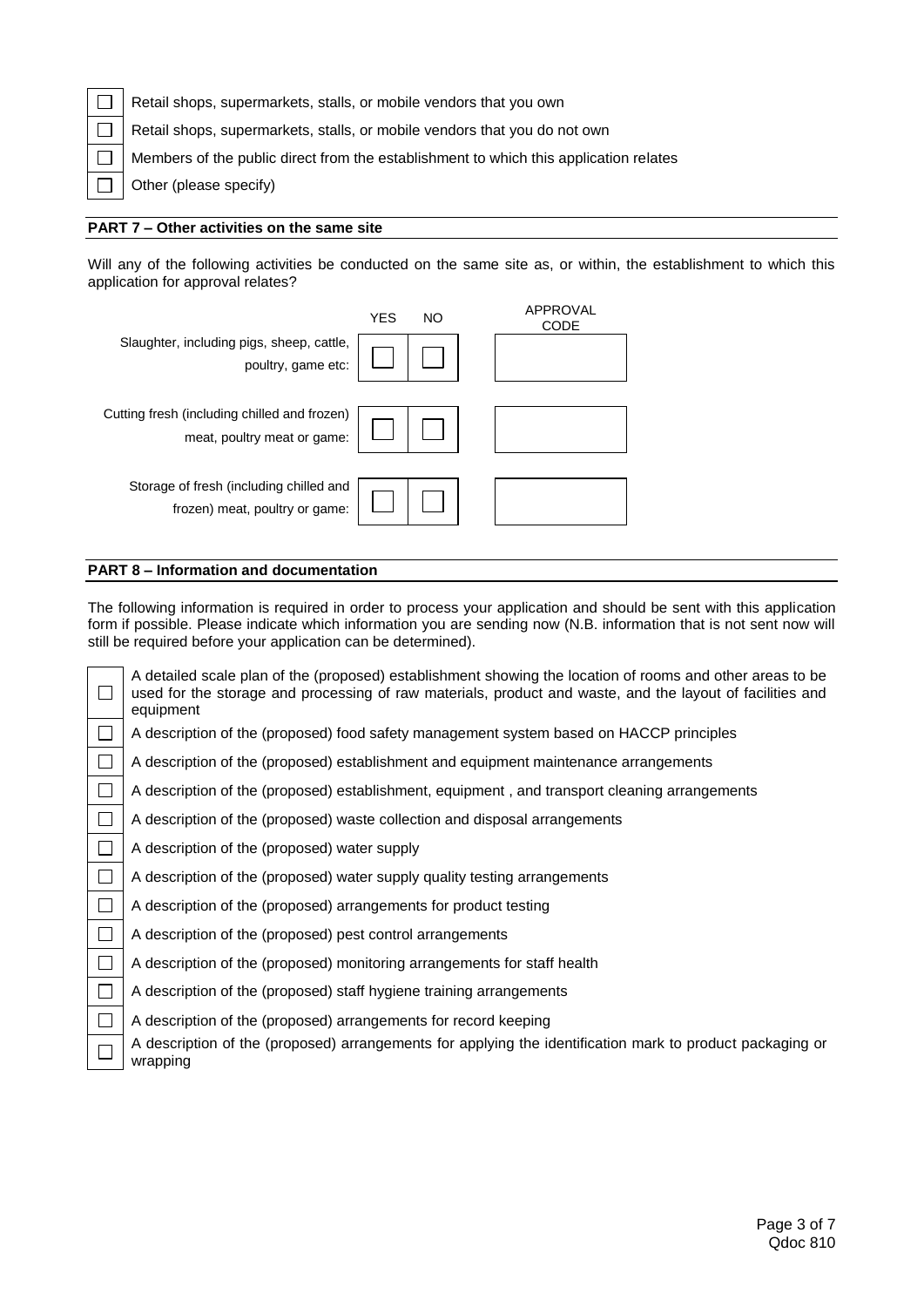### **PART 9 - Products to be handled in the establishment / activities**

Which of the following activities will be conducted in the establishment? Indicate by giving the approximate quantities to be handled in kilograms or litres per week (tick all that apply).

# **PART 9(1) – Minced Meat and Meat Preparations**

Handling minced meat

Handling meat preparations

Full details of activities and specific products handled

How many tonnes of minced meat in total will be handled in the establishment per week on average?

How many tonnes of meat preparations in total will be handled in the establishment per week on average?

#### **PART 9(2) – Mechanically Separated Meat**

Full details of activities and specific products handled

How many tonnes of mechanically separated meat in total will be handled in the establishment per week on average?

#### **PART 9(3) – Meat Products**

Full details of activities and specific products handled

How many tonnes of meat products will be handled in the establishment per week on average?

# **PART 9(4) – Live Bivalve Molluscs (Shellfish) / Fishery Products**

Full details of activities and specific products handled

How many tonnes of Live Bivalve Molluscs (Shellfish) / Fishery Products will be handled in the establishment per week on average?

# **PART 9(5) – Raw Milk / Dairy Products**

Raw Milk

Dairy Products

Ctd. over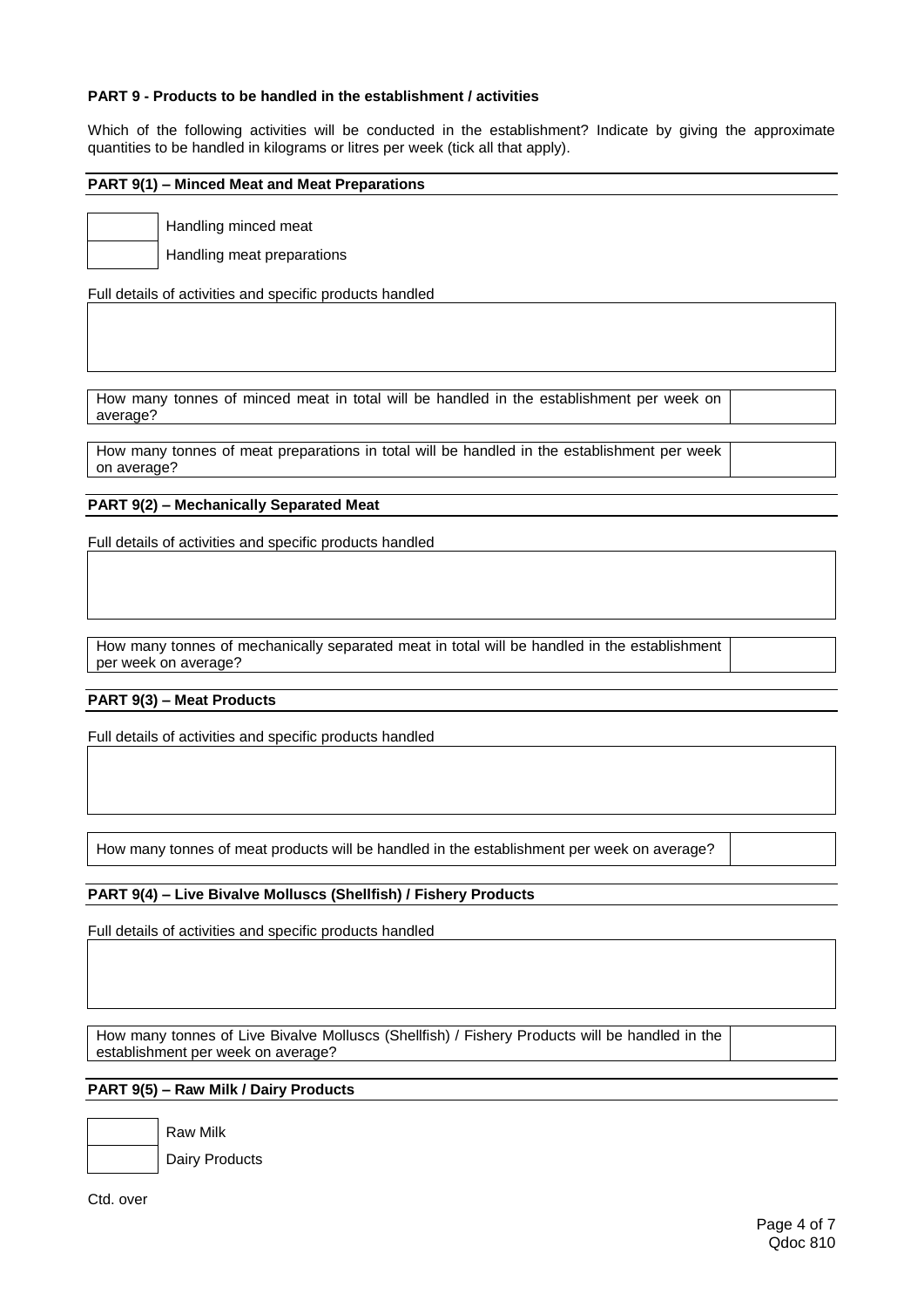#### **Raw Milk / Dairy Products (continued):** Full details of activities and specific products handled

How many litres of Raw Milk will be handled in the establishment per week on average?

How many litres / tonnes of Dairy Products will be handled in the establishment per week on average?

# **PART 9(6) – Eggs (not Primary Production) / Egg Products**

Full details of activities and specific products handled

How many tonnes of Eggs will be packed in the establishment per week on average?

How many litres of Egg Products will be handled in the establishment per week on average?

# **PART 9(7) – Frogs' Legs and Snails**

Frogs' Legs Snails

Full details of activities and specific products handled

|          |  |  |  |  |  | How many tonnes of frogs' legs in total will be handled in the establishment per week on |  |  |
|----------|--|--|--|--|--|------------------------------------------------------------------------------------------|--|--|
| average? |  |  |  |  |  |                                                                                          |  |  |

How many tonnes of snails in total will be handled in the establishment per week on average?

### **PART 9(8) – Rendered Animal Fats and Greaves**

Rendered Animal Fats Greaves

Full details of activities and specific products handled

How many tonnes of rendered animal fats will be handled in the establishment per week on average?

How many tonnes of greaves will be handled in the establishment per week on average?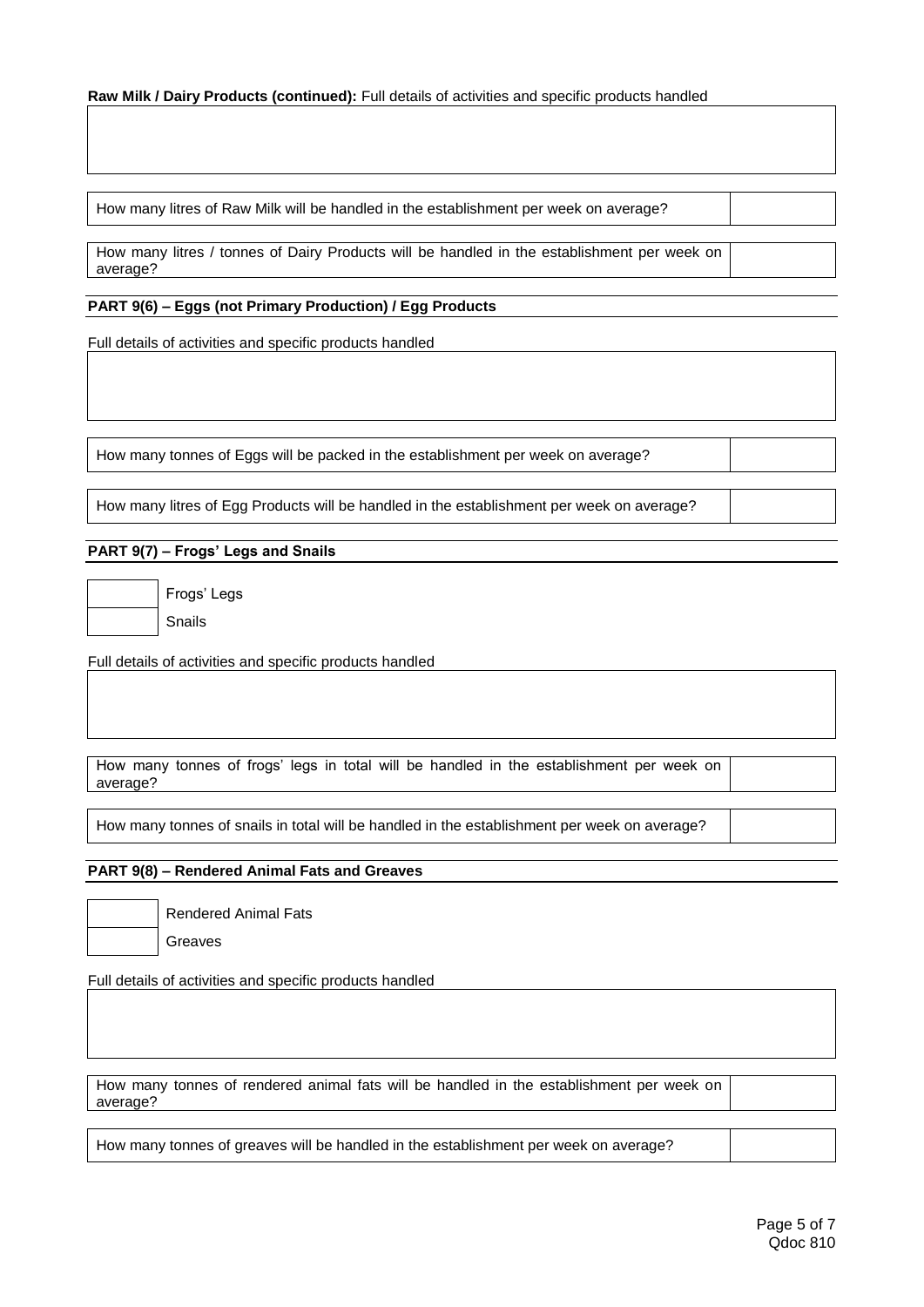# **PART 9(9) – Treated Stomachs, Bladders and Intestines**

Treated Stomachs Treated Bladders Treated Intestines

Full details of activities and specific products handled

How many tonnes of treated stomachs in total will be handled in the establishment per week on average?

How many tonnes of treated bladders in total will be handled in the establishment per week on average?

How many tonnes of treated intestines in total will be handled in the establishment per week on average?

## **PART 9(10) – Gelatine**

Full Details of Activities

How many tonnes of gelatine in total will be handled in the establishment per week on average?

#### **PART 9(11) – Collagen**

Full Details of Activities

How many tonnes of collagen in total will be handled in the establishment per week on average?

#### **PART 9(12) – Stand-alone Cold Store**

Full details of activities and specific products handled

How many tonnes of product will be handled in the establishment per week on average?